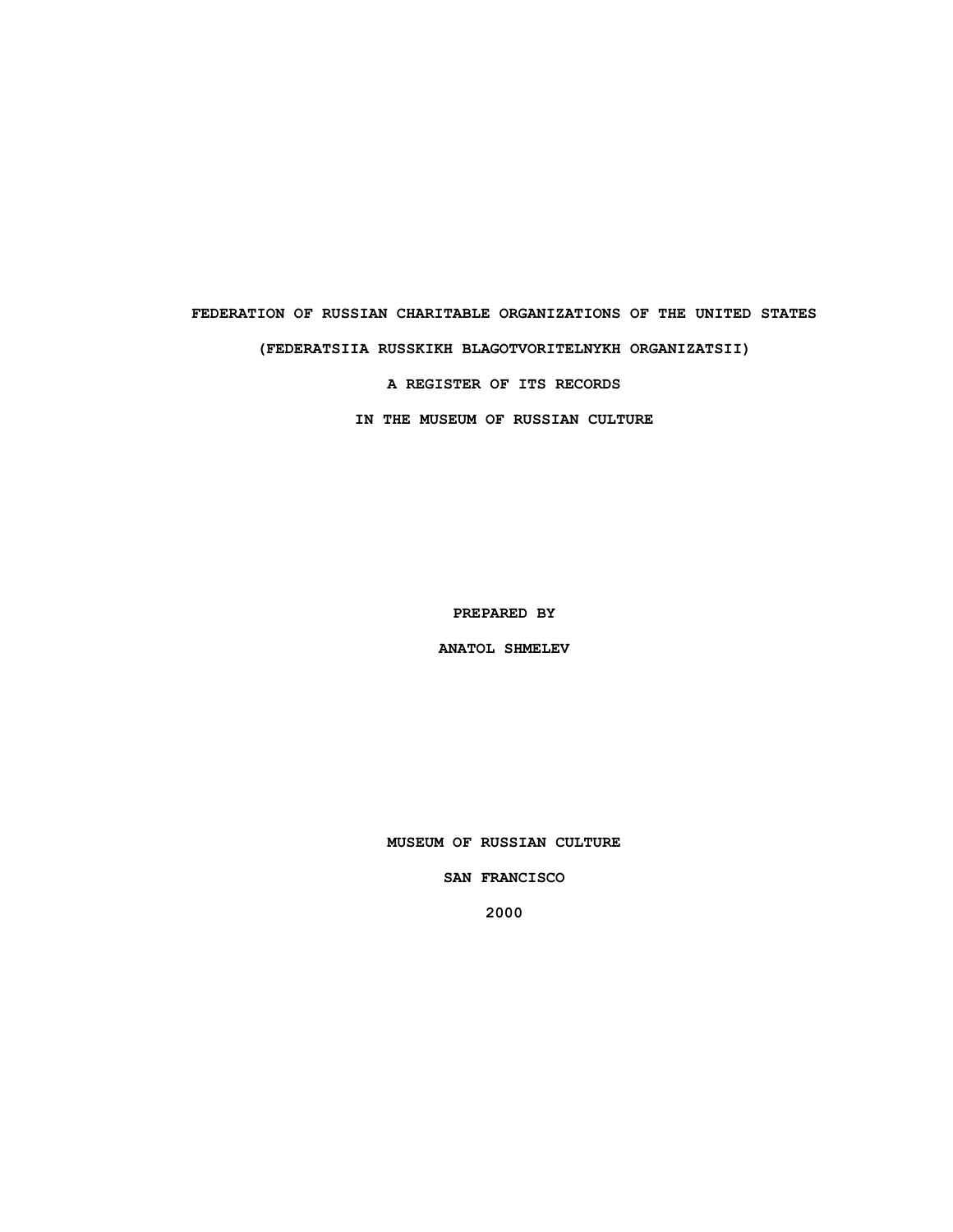#### **SCOPE AND CONTENT NOTE**

#### **FEDERATION OF RUSSIAN CHARITABLE ORGANIZATIONS RECORDS**

**This collection contains the records of the Federation of Russian Charitable Organizations, whose primary purpose was to assist in the immigration of Russian displaced persons from the Far East and Europe to the United States and Australia following the Second World War. The collection was originally arranged by the organization's director, Anatolii Stefanovich Loukashkin, and his classification has been retained. The records include the organization's predecessors and affiliates, e.g. The Committee of Russian Charitable Organizations of Northern California, Russian Orthodox Churches Relief Fund, and Russko-Amerikanskii soiuz zashchity i pomoshchi russkim vne Rossii (aka Russian-American Union).**

**Detailed processing and preservation microfilming for these materials were made possible by a generous grant from the National Endowment for the Humanities and by matching funds from the Hoover Institution and Museum of Russian Culture. The grant also provides depositing a microfilm copy in the Hoover Institution Archives. The original materials and copyright to them (with some exceptions) are the property of the Museum of Russian Culture, San Francisco. A transfer table indicating corresponding box and reel numbers is appended to this register.**

**The Hoover Institution assumes all responsibility for notifying users that they must comply with the copyright law of the United States (Title 17 United States Code) and Hoover Rules for the Use and Reproduction of Archival Materials.**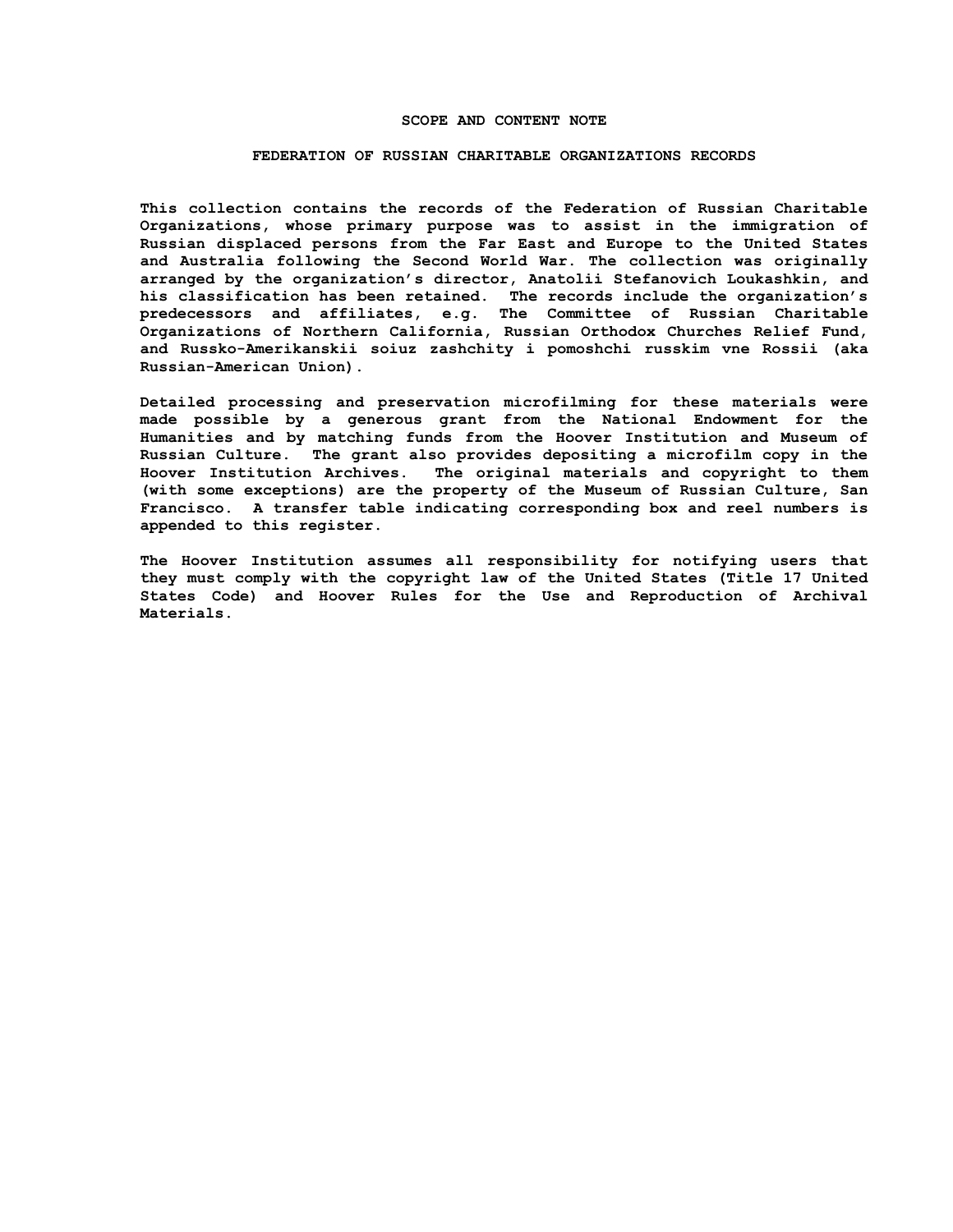### **REGISTER**

## **FEDERATION OF RUSSIAN CHARITABLE ORGANIZATIONS RECORDS**

**SERIES DESCRIPTION:**

| Box Nos   | Series                                                                                                                                                                                |
|-----------|---------------------------------------------------------------------------------------------------------------------------------------------------------------------------------------|
| $1 - 11$  | OFFICE FILE, 1947-1963. Clippings, correspondence,<br>financial records, minutes of meetings, reports and other<br>documents, arranged by physical form                               |
| 11        | MEMORABILIA, n.d. Stamp of the Russian Orthodox Churches<br>Relief Fund                                                                                                               |
| $12 - 13$ | CLOSED FILE, 1948-1958. Confidential materials,<br>immigration lists and registration book, arranged<br>alphabetically by physical form. Closed to researchers<br>due to restrictions |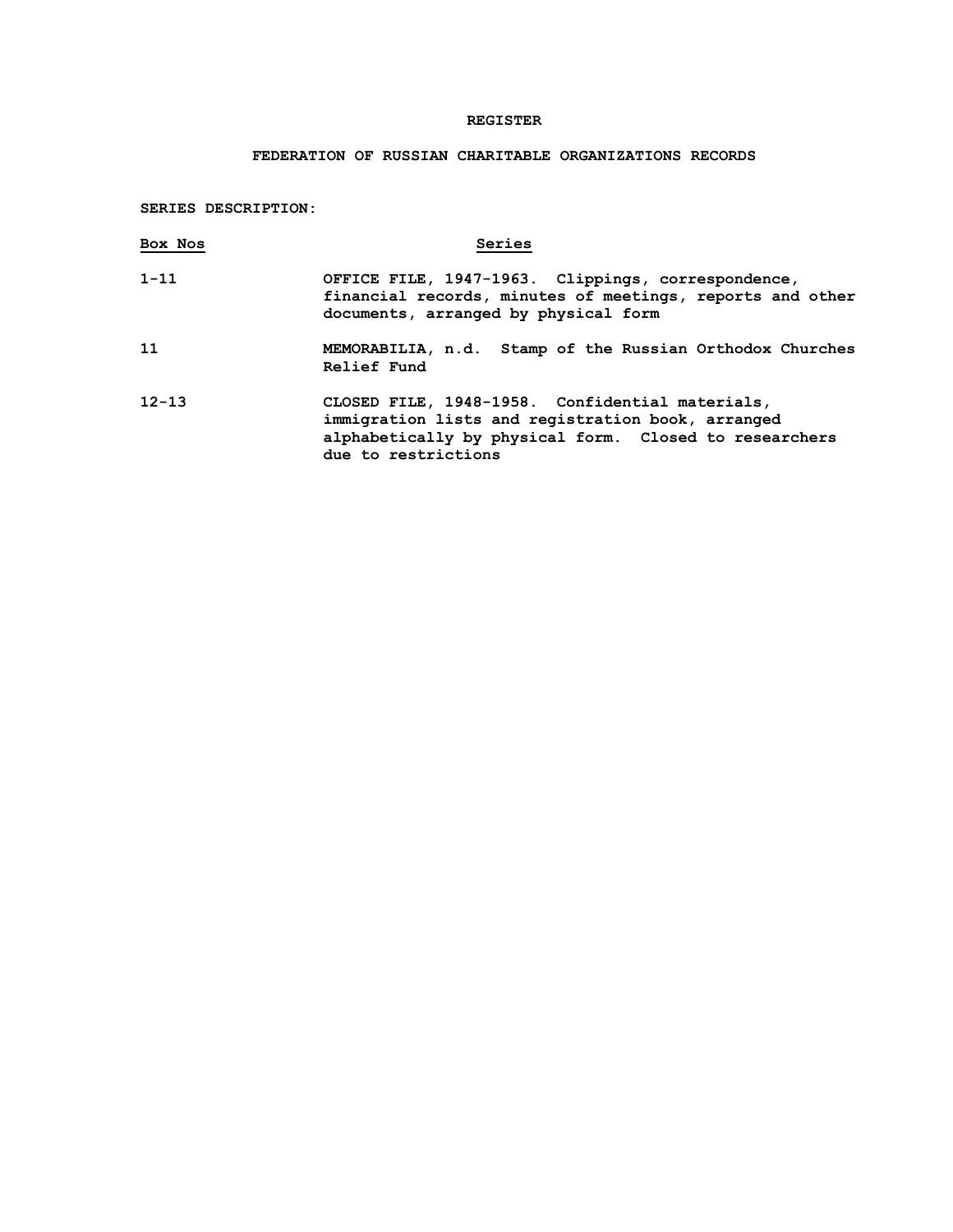|         | Box Folder     |                                                         |
|---------|----------------|---------------------------------------------------------|
| Nos Nos |                | Contents                                                |
| 1.      |                | OFFICE FILE, 1947-1963                                  |
|         |                | Administrative Section file. Includes charter, founding |
|         |                | documents, correspondence, activity reports and         |
|         |                | bulletins, lists of members, minutes of meetings        |
|         |                | General                                                 |
|         | 1              | 1948-1950                                               |
|         | $\overline{2}$ | 1950-1958                                               |
|         | $3 - 4$        | 1950-1959                                               |
|         |                | Materials collected by A. S. Loukashkin as              |
|         |                | representative of Russian Center, San                   |
|         |                | Francisco, and as Executive Director                    |
|         |                | General                                                 |
|         | 5              | 1951-1953                                               |
|         |                |                                                         |
| 2.      | 1              | 1953-1958                                               |
|         |                | Correspondence                                          |
|         |                | General                                                 |
|         | $2 - 4$        | 1953-1958                                               |
|         | 5              | 1959-1960                                               |
|         | 6              | Savva, Archbishop of Sydney,                            |
|         |                | Australia, and New Zealand, 1958-                       |
|         |                | 1963. Includes materials related                        |
|         |                | to the liquidation of the Russian                       |
|         |                | Orthodox Churches Relief Fund.<br>See                   |
|         |                | also Subject file/Refugees,                             |
|         |                | Russian/Correspondence                                  |
|         | 7              | Report of a trip to Washington, DC, 1953                |
|         |                | Includes copy of Loukashkin's<br>June 5.                |
|         |                | statement before the Subcommittee of the                |
|         |                | Committee on the Judiciary, United States               |
|         |                | Senate, 1953 May 27                                     |
| 3.      | 1              | Official documents of the U.S. government and its       |
|         |                | agencies, as well as other international relief         |
|         |                | and non-governmental organizations.<br>Includes         |
|         |                | bulletins, circulars, forms, memoranda, reports         |
|         |                | and other matter, 1953-1957                             |
|         | $\mathbf{2}$   | Section 6 case file, 1957-1960                          |
|         | 3              | Assurance procurement contracts, 1955-1957              |
|         | 4              | Clippings, 1950-1962                                    |
|         |                | Financial records                                       |
|         | 5              | Cash reports, 1950-1957                                 |
|         | 6              | Membership fees, 1950-1957                              |
| 4.      |                | Monthly reports                                         |
|         | 1              | Loguinoff, E. C., 1954-1957                             |
|         | $\mathbf{2}$   | Loukashkin, A. S., 1954-1957                            |
|         |                | Receipt books                                           |
|         | 3              | 1956                                                    |
|         | 4              | 1957 March-July                                         |
|         | 5              | 1957 August - 1958 November                             |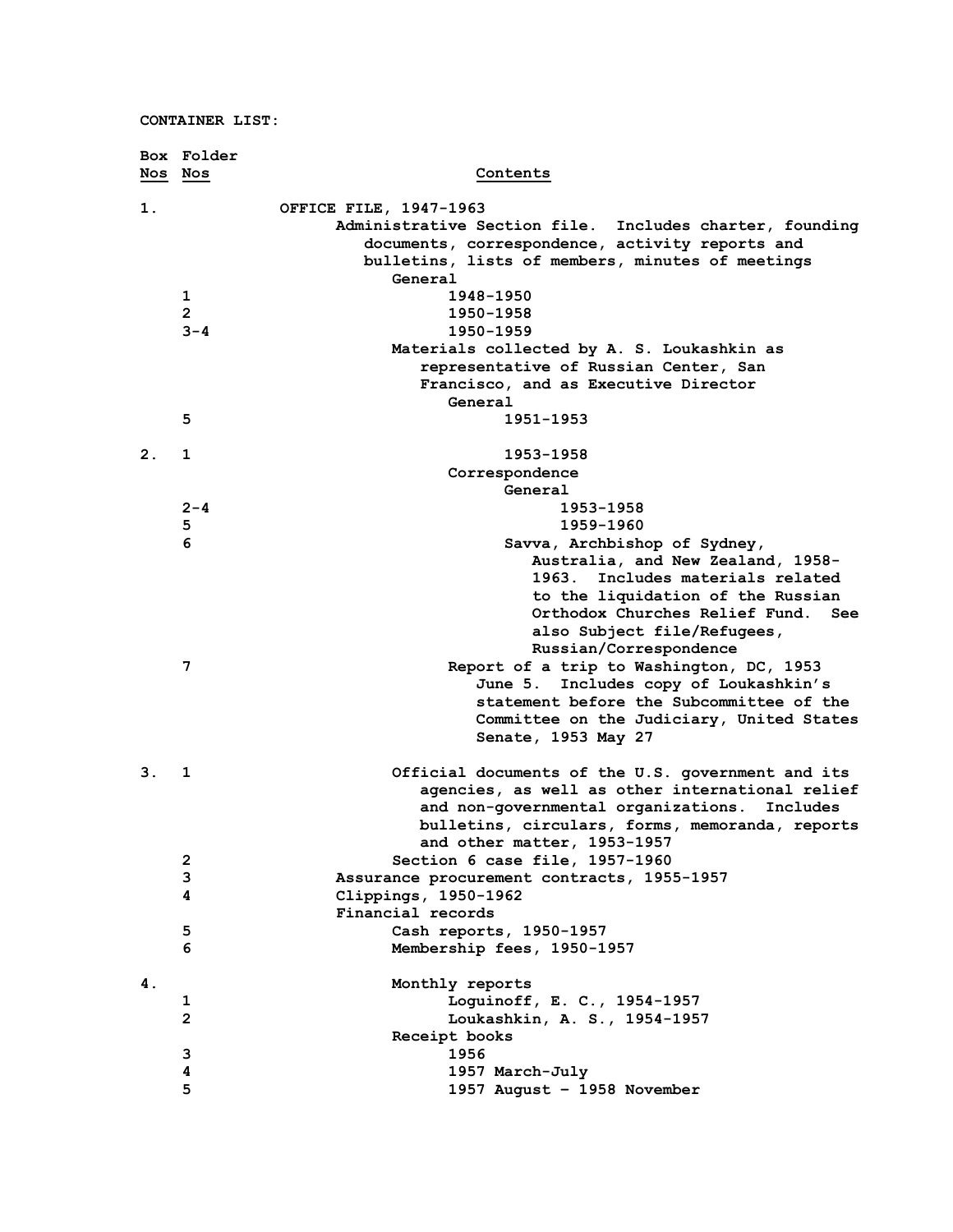| 5.  |                | OFFICE FILE (Contd.)                            |
|-----|----------------|-------------------------------------------------|
|     |                | Financial records (Contd.)                      |
|     |                | Receipts                                        |
|     | 1              | 1955 January-June                               |
|     | $\mathbf{2}$   | 1955 July-December                              |
|     | 3              | 1956 January-June                               |
|     | 4              | 1956 July-December                              |
|     |                |                                                 |
| 6.  | 1              | 1961 January-December                           |
|     | $\overline{2}$ | Savings account statements, 1957-1961           |
|     |                | Statements of receipts and expenses             |
|     | 3              | 1955-1961                                       |
|     | 4              | 1957-1961                                       |
|     | 5              | Tax records, 1960-1961                          |
|     | 6              | Miscellany, 1958-1962                           |
|     |                | Minutes of meetings                             |
|     | 7              | 1950-1954                                       |
|     | 8              | 1955-1957                                       |
|     | 9              | 1957-1958                                       |
|     |                |                                                 |
| 7.  |                | Reception service file                          |
|     | 1              | 1955                                            |
|     |                | 1956                                            |
|     | 2              | January-July                                    |
|     | 3              | July-December                                   |
|     |                | 1957                                            |
|     | 4              | January                                         |
|     | 5              | February-July                                   |
|     |                |                                                 |
| 8.  | 1              | 1958                                            |
|     |                | 1959                                            |
|     | 2              | January-March                                   |
|     | 3              | April-October                                   |
|     | 4              | 1960                                            |
|     |                | Registration lists. See CLOSED FILE             |
|     | 5              | Reports                                         |
|     |                |                                                 |
| 9.  |                | Subject file                                    |
|     |                | Church World Service                            |
|     | 1              | 1958                                            |
|     | 2              | 1959                                            |
|     | 3              | 1960                                            |
|     | 4              | Komitet russkikh blagotvoritelnykh organizatsii |
|     |                | severnoi Kalifornii. Bulletins, 1947            |
|     | 5              | Refugees, Chinese. Includes correspondence,     |
|     |                | passenger lists, printed matter, 1955-1957      |
|     |                | Refugees, Russian. Includes clippings,          |
|     |                | correspondence, photographs, reports, and other |
|     |                | materials on position of Russians in China and  |
|     |                | the Far East and possibility of their migration |
|     |                | to North and South America and Australia        |
|     | 6              | Clippings, 1951-1957                            |
|     |                |                                                 |
| 10. | 1              | Clippings, 1951-1957                            |
|     |                | Conference proceedings                          |
|     | $\mathbf{2}$   | "Pervoe Vsenarodnoe Sobranie v San              |
|     |                | Frantsisko, " 1953 February 20                  |
|     | 3              | "Vtoroe Vsenarodnoe sobranie v San              |
|     |                | Frantsisko, " 1953 June 5                       |